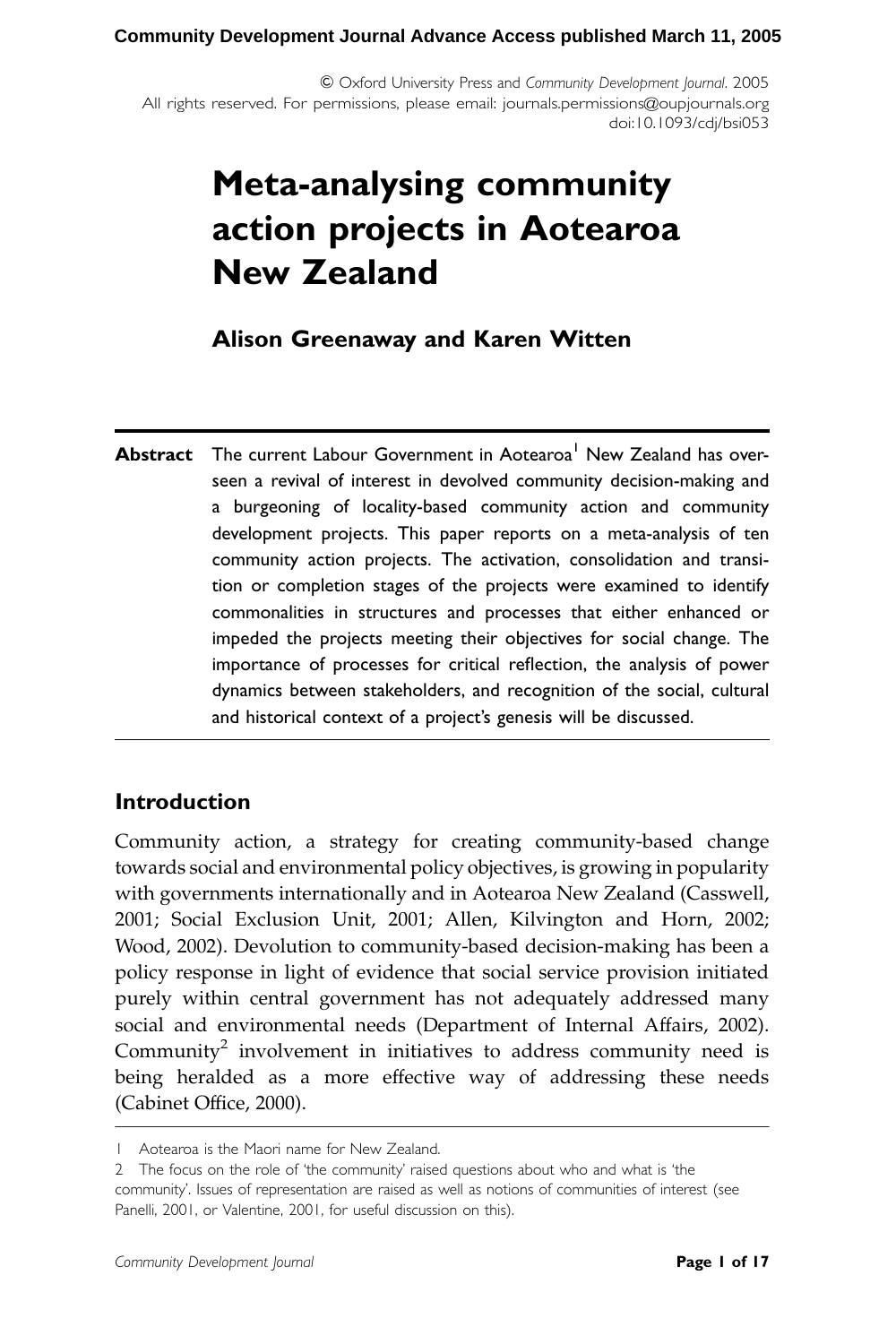Community action is an approach to addressing specific social and/or environmental needs on a scale that is local and accessible to the participants. While being inherently interconnected, community action projects can be distinguished from community development projects by the very specific focus taken (e.g., improving river water quality or school suspension rates). Actions are aimed at changing particular behaviours, practices and or policies through a participatory and educational process involving a range of community, voluntary sector and central and local government stakeholders. Community development is more focused on enabling the wider community to address a broad range of issues in a holistic manner – 'community development increases the likelihood that community action may take place around specific topics in a community' (Ministry of Health, 2003).

A key feature of community action projects is developing the skills and analysis within the community so that there can be fundamental and long-term change to problematic systems and structures (McCreanor, Moewaka Barnes and Mathews, 1998; Holder, 2000). This approach to social change has the potential to create activities that are responsive to the diverse needs of community sectors and to changing circumstances (Casswell and Stewart, 1989; Moewaka Barnes, 2000).

Aspects that enhance community projects have been identified by Laverack (2001) and Labonte (1990). Laverack provides a useful overview of the 'operational domains' of community empowerment. He highlights participation, leadership, organizational structures, problem assessment, resource mobilization, asking 'why' questions, links with other people and organizations, and programme management. When viewed as practices these domains suggest key process indicators that can be explored as projects develop, for example, building leadership, creating participation, or assessing problems.

Knowledge of these process indicators or effective change practices can be incorporated into community action projects through the use of community action research. The Public Health field in Aotearoa New Zealand draws on community action research to enhance projects through the use of formative evaluation. This form of evaluation assists in the establishment, implementation, monitoring and review of community projects by feeding knowledge of 'best practice' into the project as it develops (Conway et al., 2000). The evaluator takes on the roles of 'critical friend', mentor and broker.

Informed by this area of growing knowledge, researchers at the Centre for Social and Health Outcomes Research and Evaluation  $(SHORE)^3$  set out to question whether effective components of community action research were

<sup>3</sup> Massey University, Auckland, Aotearoa New Zealand.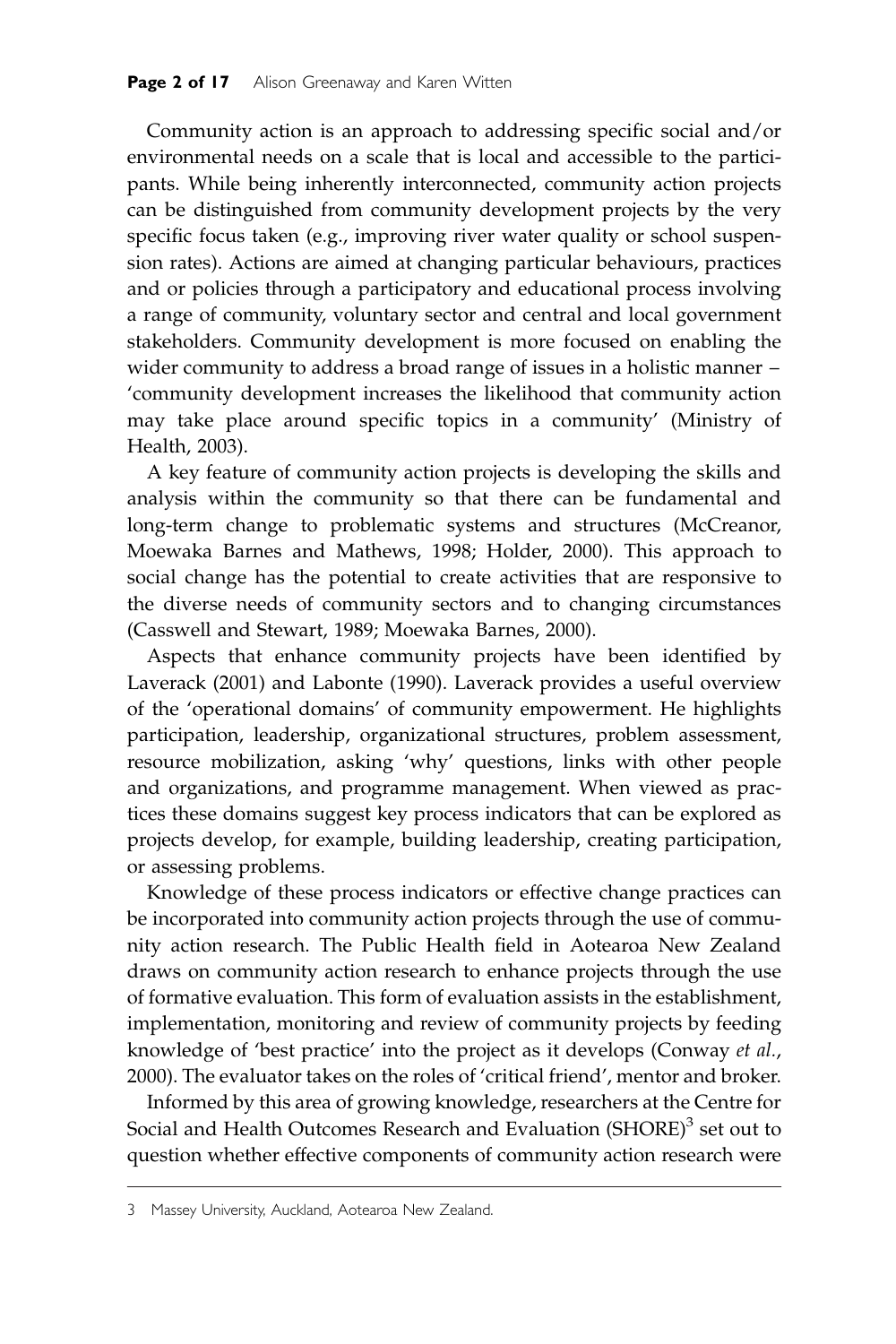evident across a diverse array of community-based projects. This investigation, the meta-analysis of community action research projects in Aotearoa New Zealand<sup>4</sup> aimed to identify the barriers and enhancers to achieving specific social and environmental change objectives through community action research projects. Ten diverse projects were selected and the commonalities and differences in the practices adopted by these projects were examined. Our use of the term practices incorporates activities and structures used to form projects, as well as processes used to develop projects.

This paper describes the qualitative meta-analysis methodology used in the study, discusses the findings structured under the projects' phases of activation, consolidation and completion or transition, and proposes a set of key principles found to be fundamental to the success or failure of the ten community action projects studied.

# Meta-analysis as a way of building knowledge about community action

Meta-analysis at the most general level is a research method to compare, combine or synthesize the results of previous research. Hunter and Schmidt (1990) termed meta-analysis the 'analysis of analyses'. It is undertaken so that more rigorous conclusions can be drawn than those based on the findings of individual studies. It usually, but not always implies a statistical approach to reviewing and summarizing existing research findings (Florax, de Groot and de Mooij, 2002; Cochrane Collaboration, 2003). Nijkamp and Pepping (1998) describe meta-analysis as 'essentially a mode of thinking and may comprise a multiplicity of different methods and technique' (p. 1488). In adopting the term meta-analysis for the research described in this paper the intent was to undertake a rigorous and systematic analysis of past community action research projects.

In addition to identifying and analysing the practices that enhance or hinder community action, the meta-analysis provided an opportunity to examine the varied practices for supporting and funding community action across government sectors in Aotearoa New Zealand. We were able to explore the matrix of relationships, both the vertical relationships within projects (of funder, fund holder, evaluator and community project team) and the horizontal relationships across projects (between funders, fund holders, evaluators, and community project members) that influence community action projects. Our analysis of dynamics, barriers and

<sup>4</sup> The project was funded for the period September 2001 to July 2003 by a New Zealand government funding scheme for research that would build knowledge across government sectors. See http://www.shore.ac.nz/projects/projects\_9.html for a copy of the full report.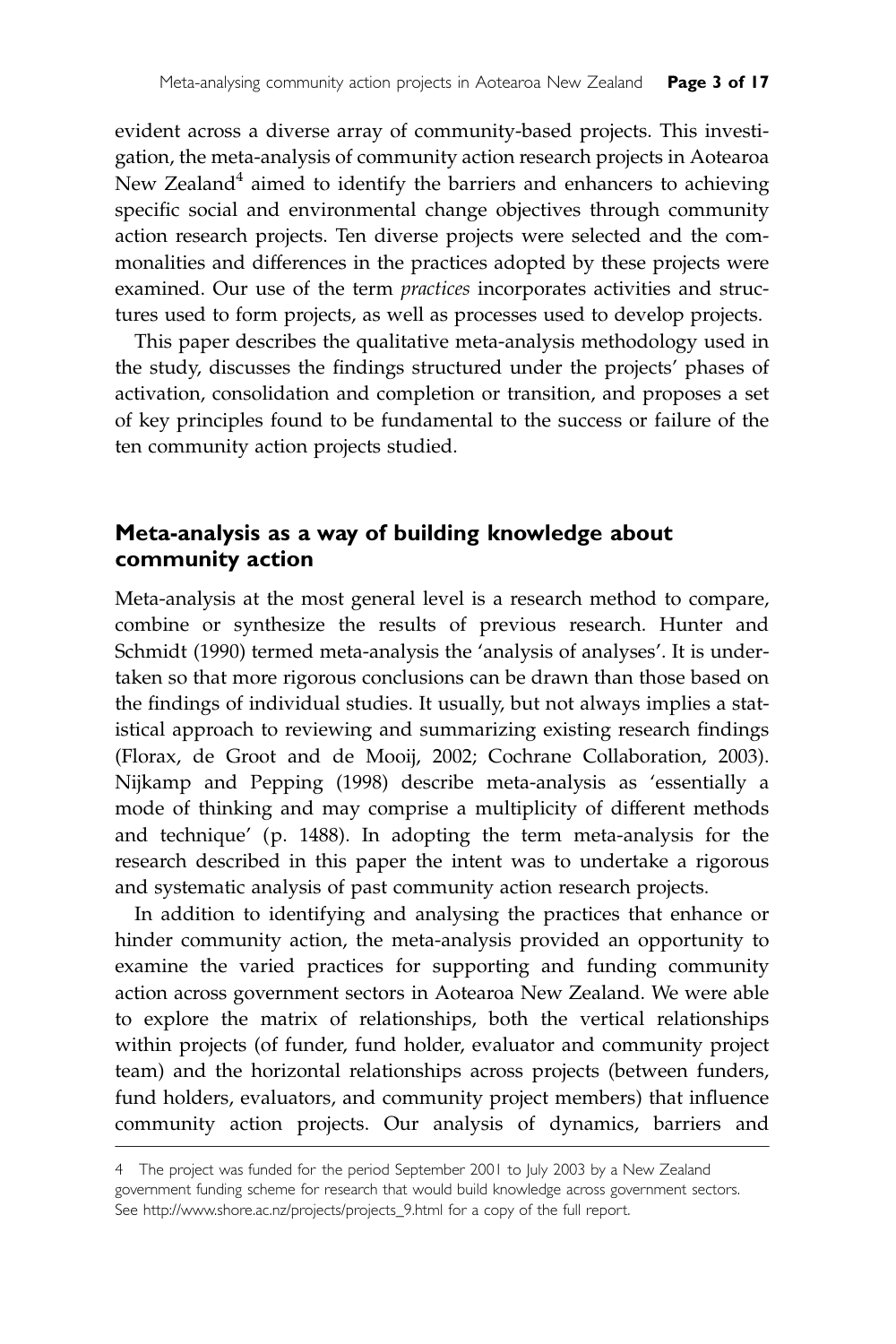enhancers to change took into account community discourses as well as social and political contextual factors influencing community policy and funding practices in Aotearoa New Zealand.

# Case studies to explore how change is facilitated through community action

Representatives of seven<sup>5</sup> government ministries were involved in selecting the ten community action research projects that would become the case studies. To ensure a diverse set of case studies were selected, the following two-tiered selection criteria were developed:

#### First tier criteria

- 1 The project was community based with a research/evaluation component.
- 2 The formative evaluation was well documented.
- 3 Projects had been running for more than two years or had reached completion.
- 4 Community representatives, the researchers and funder were available, willing to participate, and knowledgeable about the history of the project.
- 5 Of the ten case studies, three were Maori specific and three were Pacific specific.

#### Second tier criteria

- 1 The case studies spanned sectors ( funders), population groups and issues.
- 2 The case studies represented urban/rural localities and were geographically spread.
- 3 Diverse models for community action research were represented (e.g., community initiated/government agency initiated, departmental evaluation/external evaluation, single/multiple funders, projects shaped by different political and socioenvironmental contexts).

In hindsight the criteria appear naively optimistic. Despite assurances from the representatives of the government ministries that numerous projects had been funded that met the criteria, delving into the details of project histories indicated otherwise. Few projects incorporated formative evaluation and well-documented examples were rare.

<sup>5</sup> The Interdepartmental Reference Group was comprised of representatives from the Ministries of Health, Pacific Island Affairs, and Social Development; Te Puni Kokiri; and the Departments of Conservation, Internal Affairs, and Child, Youth and Family.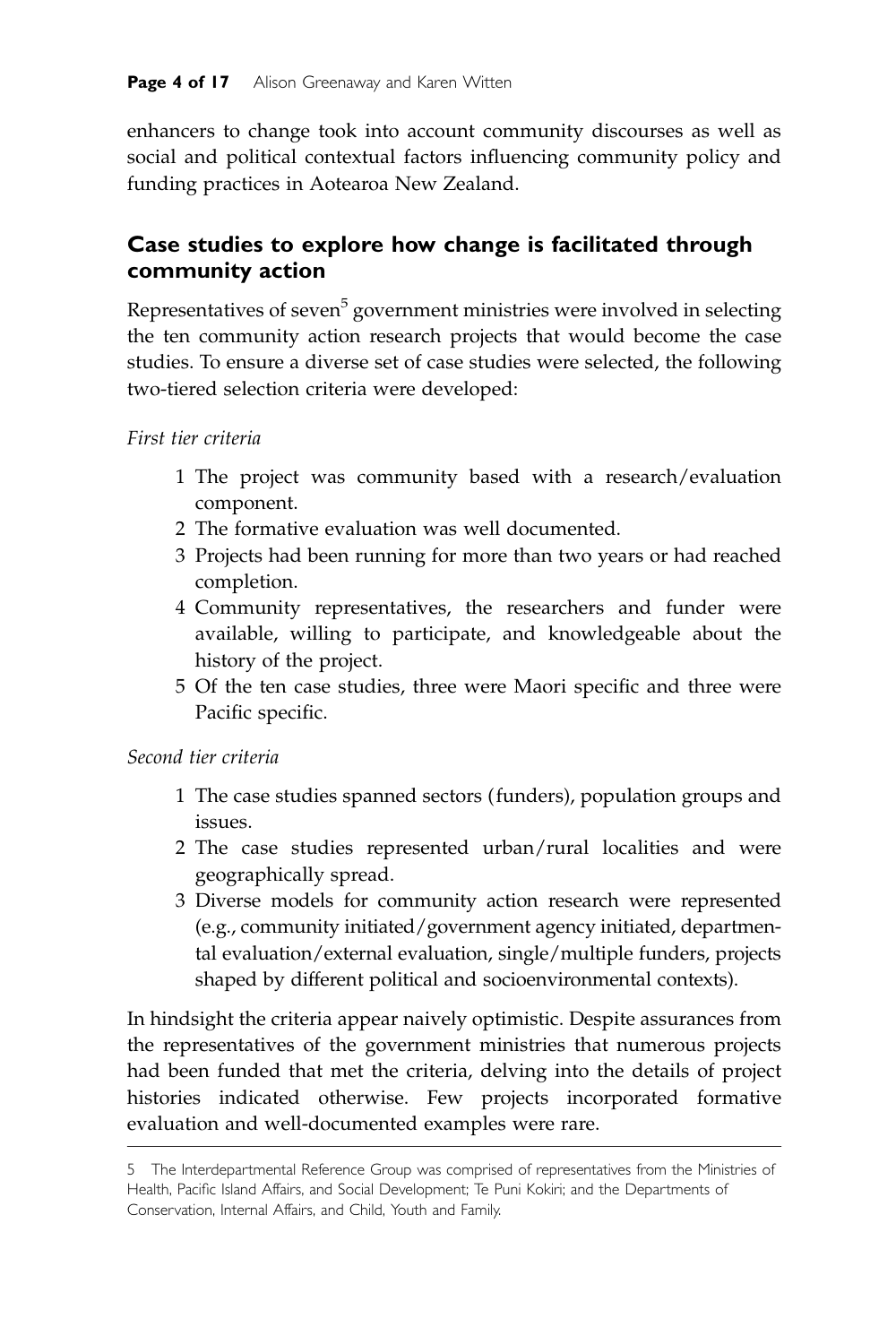Additionally, in the course of the selection process it became evident that ministry representatives held a range of understandings about community action and formative evaluation. It eventuated that we were unable to identify ten community action research projects that had involved formative evaluation and even fewer with a documented evaluative record of the challenges faced, actions taken and outcomes achieved. Most evaluation reports documented what happened but not the context and basis of the decisions taken to create those actions, and thus gave little insight into the reasons why one path was taken and not another. Attempts to trace key personnel within the funding agencies also revealed a high turnover of staff in this role in government ministries.

In the absence of enough documented community action research projects we revised the criteria and selected ten community action projects that had incorporated some form of reflective practice. The implications of this were that we were no longer able to focus on the documented lessons learned from incorporating the knowledge of 'best practice' into projects via a formative evaluation process. It became an analysis of lessons learned through a variety of reflective practices (documented and oral). Consequently the primary research question driving the metaanalysis 'How is change facilitated through community action research projects?' became 'How is change facilitated through community action projects?'

The ten projects selected are listed in Table 1. Although the criteria relating to the evaluation of projects were not met for all projects, other criteria were met. The case studies were diverse in terms of location, the focus of the projects, ethnicity, and the government sectors that funded them. Seven of the ten had some form of documented evaluation.

### Methods

The meta-analysis used a multiple methods approach drawing on grounded theory techniques. Theory developed from 'a continuous interplay between analysis and the data' (Strauss and Corbin, 1994, p. 273). Data were gathered and analysed and returned to participants for feedback in a series of iterative stages.

For each case study relevant project and evaluation documents were collated and semi-structured face-to-face interviews were undertaken with project members, evaluators and funders.<sup>6</sup> The interviews with research participants gathered data on the history of projects, the local

<sup>6</sup> The case studies developed for the meta-analysis are informative, providing a useful account of the historical, environmental and social context in which the community action projects operated (Greenaway et al., 2003a, 2003b).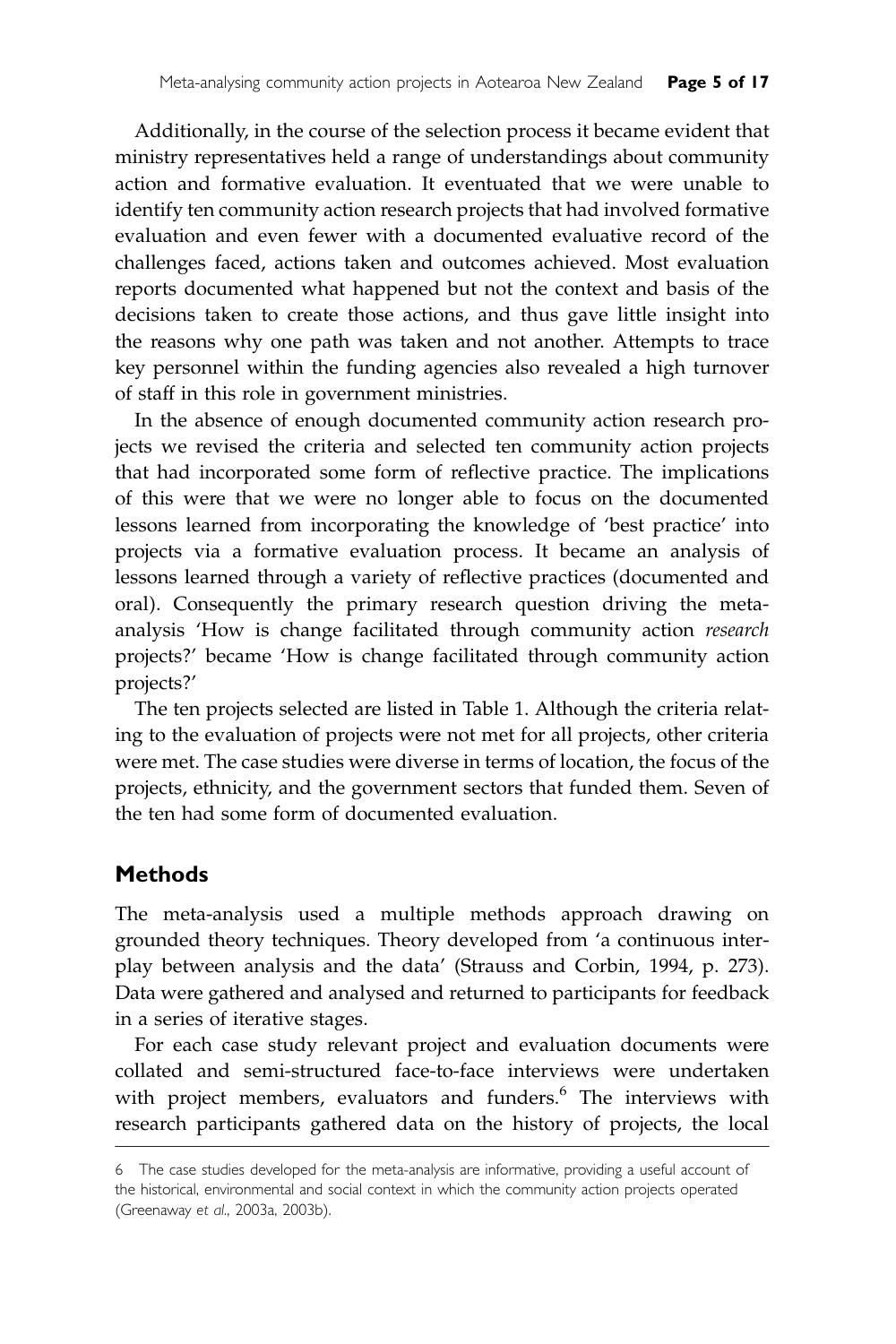| Name of project                                                        | Initial focus                        | Demographic            | Sector                           |
|------------------------------------------------------------------------|--------------------------------------|------------------------|----------------------------------|
| Moerewa Community Project                                              | Alcohol and the<br>community         | Rural, Maori           | Public Health                    |
| Waitomo Papkainga Tracker<br>Project                                   | Youth development                    | Rural, Maori,<br>Youth | Social Welfare                   |
| Pacifica Healthcare                                                    | Community garden                     | Urban, Pacific         | Public Health                    |
| Peaceful Waves/Matangi Male                                            | <b>Education</b> for<br>non-violence | Urban, Pacific         | Public Health                    |
| Whaingaroa Catchment<br>Management Project                             | Integrated Catchment<br>management   | Rural                  | Fnvironment                      |
| He Rangihou New Day<br>Project of Opotiki Safer<br>Communities Council | Alcohol, drugs and<br>young people   | Rural, Maori,<br>Youth | Public Health                    |
| Roughcut Youth<br>Development Project                                  | Employment training                  | Rural, Youth           | Community<br>Development         |
| Christchurch Youth Project                                             | Young people and<br><i>crime.</i>    | Urban, Youth           | Police and Local<br>Government   |
| <b>TAIFRI Trust River</b><br>Catchment Project                         | Catchment and<br>community health    | Rural                  | Environment and<br>Public Health |
| <b>PACIFICA</b>                                                        | Governance and<br>management         | Nationwide,<br>Pacific | Employment                       |

| Table 1<br>Community action case studies |  |
|------------------------------------------|--|
|------------------------------------------|--|

contexts, the practices used by groups to document their decision-making and actions, and the reflective practices<sup>7</sup> used to establish if and how change had occurred through their projects. We also facilitated a workshop with evaluators from the projects and liaised with peer advisors to the research project as our analysis developed.

Factors that enabled or limited community change were identified in each case study. Common and contrasting practices used in the projects' phases of activation, consolidation, and completion or transition were then examined across case studies and the common barriers and enhancers to change identified.

This was a qualitative meta-analysis based on the review of documentation and post fact interviews and was not designed to make causal extrapolations about the practices that led to particular actions or outcomes. The scope or boundary of the analysis was quite clear in order not to attempt a meta-evaluation.<sup>8</sup> We did not undertake an evaluation of the projects, nor evaluate the project evaluations, or attempt to assess the impacts or outcomes of the projects.

<sup>7</sup> See Sankaran et al. (2001), Smith, Willms and Johnson (1997), plus Reason and Bradbury (2001) for discussion on reflective practices in action research.

<sup>8</sup> See http://www.scu.edu.au/schools/gcm/ar/arp/meta-eval-bib.html for a good discussion on meta-evaluation.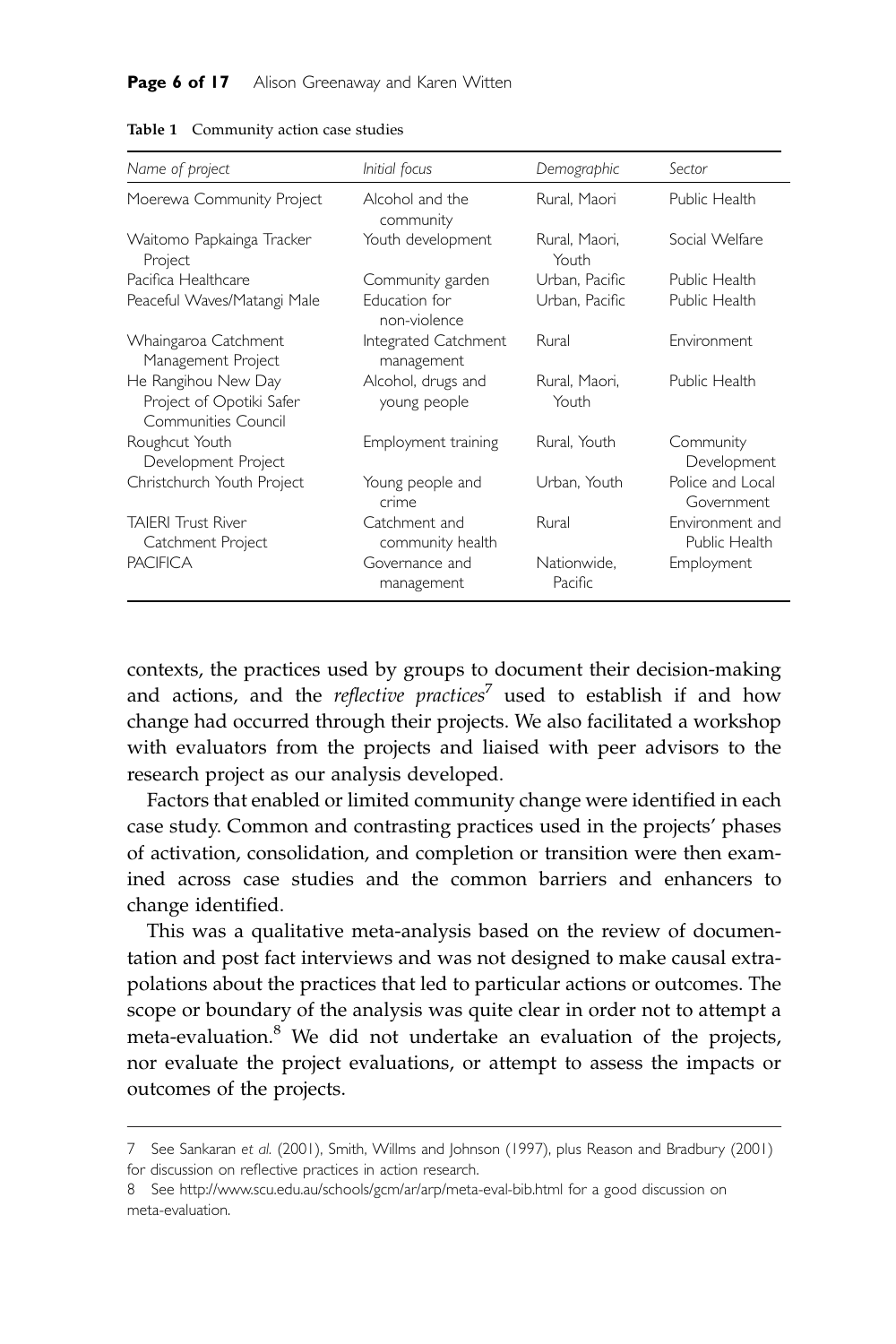In order to answer the question 'How is change facilitated through community action projects?' we addressed a number of lower level research questions. The findings section is structured as responses to these research questions.

# Findings: How change was facilitated through ten community action projects in Aotearoa New Zealand

To address our research question we identified the practices that projects had used to meet their objectives for change, and the barriers and enhancers to effecting these practices during the phases of activation, consolidation and completion/transition of the projects. We also identified how the trajectories of projects were influenced by the formation of critical relationships and coalitions, and by the approaches adopted to reflect on and review a project's progress. From this analysis we were able to conclude that there are key practices and principles that facilitate change through community action projects.

#### What processes and activities did the projects utilize to create change?

While diversity is an inherent feature of projects working to create change through community-based decision-making, there are practices and perspectives common to them all. Effective community action identified in this meta-analysis required:

- . building skilled leadership;
- . accessing adequate resourcing;
- enabling infrastructural development;
- . creating committed strategic support and advocacy from both government agencies and community organizations;
- . enabling effective coordination;
- vision building;
- . skilled facilitation of people and processes;
- . networking to build relationships, communication and knowledge;
- . accessing mentors;
- . effective planning; and
- . making opportunities for critical reflection.

Projects benefited from the support of people with community development expertise and the skills to foster a project environment in which the above practices are nurtured. This expertise and skill was accessed from people in a variety of roles, including: community development advisors, fund contractmanagers, mentors from an umbrella organization, project coordinators, evaluators, advisors from a fund-holding organization, and trustees.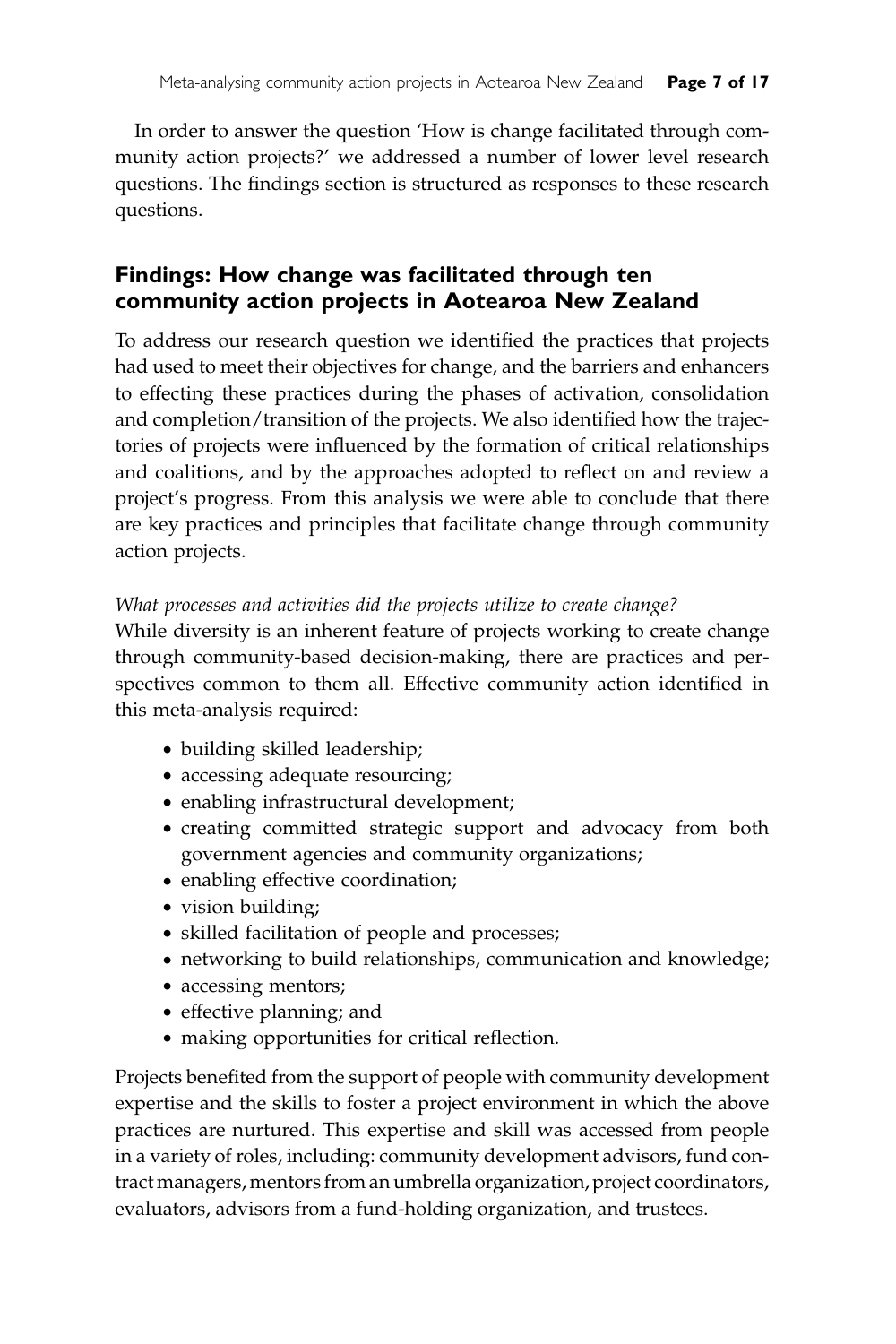## What were the barriers and enhancers to creating change? Activation phase

The activation phase of the project was hindered by a lack of clear purpose. When the objectives of the project and processes for working together had not been clarified across all stakeholders and clearly communicated, projects struggled with confused understandings and misinterpreted actions. Involving all key stakeholders at an early stage led to greater ongoing stakeholder support for the project. Useful activities undertaken in the activation phase included stakeholder and needs analyses, community profiling, visioning, plus strategic and action planning. Informal and formal partnerships or networks were formed and opportunities for collaborative work identified. Most projects appointed a paid coordinator and formed governance, management and/or advisory group structures. Important questions for projects to reflect upon during this phase included:

- . How have the needs or issues been identified, who was involved in identifying them?
- . What is the history and context that created the issues?
- . How have the issues been tackled in the past? What makes now the right time to address the issues again?
- . What administration structures are most appropriate for the project?
- . What are the most appropriate tools for planning and review?
- . How will stakeholders know when and if the objectives of the project have been achieved?

## Consolidation phase

The consolidation phase involved identifying the skills and information required to make desired social/environmental changes. Building a resource and knowledge base on matters pertinent to the various projects' objectives was critical to this phase. Activities and processes that developed skills, built interest and participation in the project, managed conflict and fostered a project culture were also critical.

Consistent with international findings the projects were limited by shortterm funding (Blaxter, Farnell and Watts, 2003) and by funder reporting mechanisms that did not enable critical reflection or the telling of the project's story. An additional challenge projects faced was that of balancing long-term planning and strategy development with short-term action to give a project a profile within the community.

Activities found to be effective during this phase included: shoulder tapping 'movers and shakers' to get them involved in the project; planning communication pathways; forming subgroups or work streams; clarifying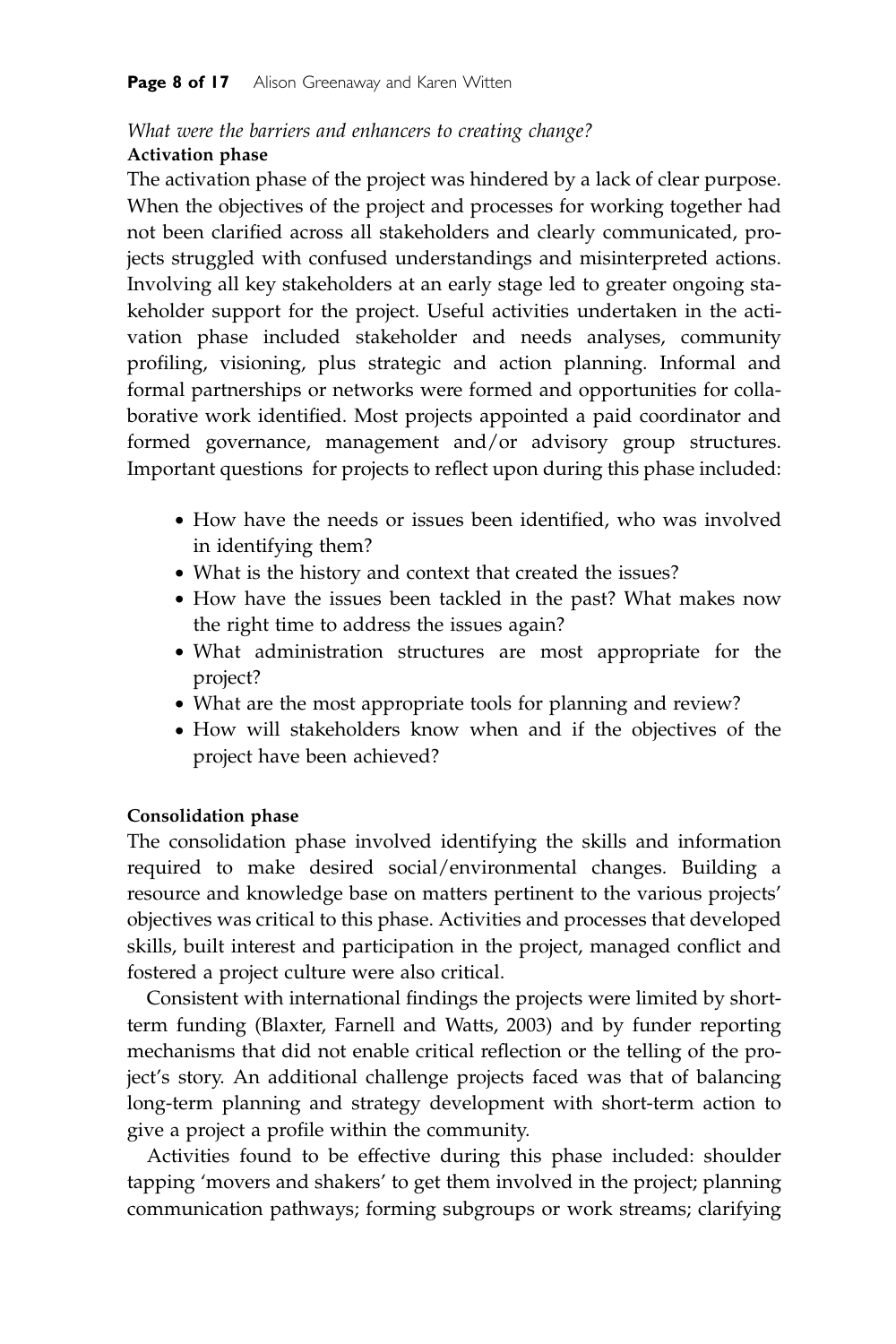tasks and roles; involving the funding organization in ongoing planning; using other organizations' networks to share information; involving local talent to give the project a profile; and finding mentors, advocates and training opportunities. Some important questions for project members to reflect on in this phase were:

- . Are a variety of practices being used to enable diverse groups of people to participate?
- . What barriers are there to communication and how can these be addressed?
- . Where can community development skills and knowledge be accessed?
- . How could the project become sustainable in the longer term?

#### Completion*/*transition phase

The end of a funding cycle was challenging for all case studies and no project had a clear strategy for sustaining the project in the longer term. A few projects ended but most transitioned into an alternative organizational form.<sup>9</sup> Where projects had prioritized and planned for multistakeholder collaboration, opportunities for combined resourcing of initiatives sometimes eventuated, opening pathways for sustaining the work of the project.

It was evident in all the projects that the individuals and organizations involved had developed new ways of relating and/or new skills and knowledge for addressing the issues at hand. Skills and knowledge gained through the case study projects was applied in community initiatives beyond the immediate project (community capacity building). In a few instances the projects had influenced the policy agendas of participating government agencies.

Activities found useful for the transition or completion of the project included: organizing an event to commemorate the transition or completion; ensuring all stakeholders were aware of any imminent cessation, down-sizing or review of the project; and planning for closure or transition well ahead of time to manage the community implications of the change in status. Some key points for reflection at this phase included:

- . How do stakeholders know if the objectives of the project have been achieved?
- . What are some implications for policy arising out of the project?

<sup>9</sup> Some became purely service providers and others became broader community development projects.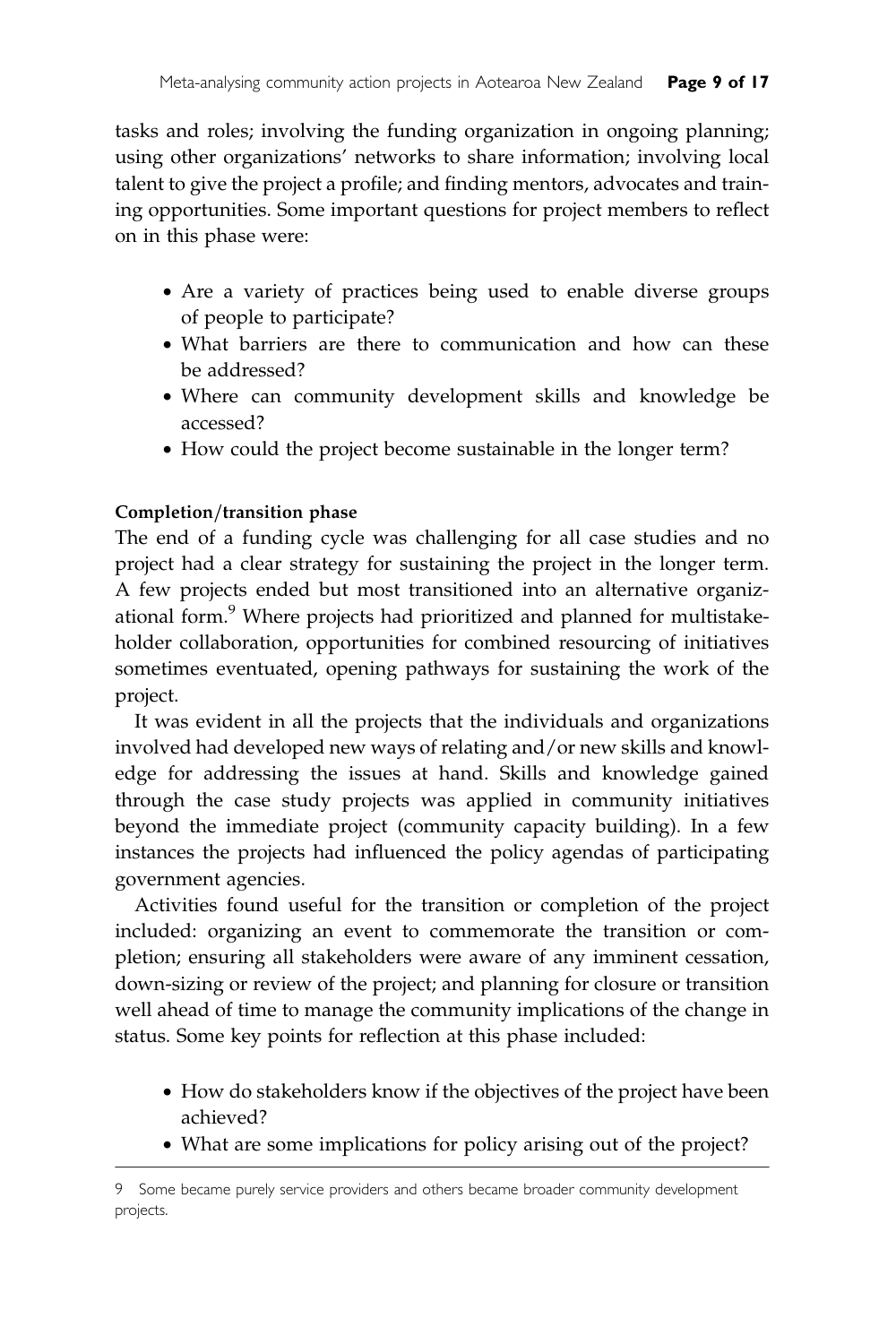- . How will organizations sustain and build on the skills and knowledge that have been developed from participation in the project?
- . What new directions and opportunities are there for the project and its members?

## How did the relationships between evaluators, funders and community groups create change?

Fundamental to all ten projects was the importance of building relationships that are transformative (Ledwith, 1997), that is, relationships between individuals and organizations that enable existing understandings and ways of working to be challenged and which required new ways to be trialed and adopted.<sup>10</sup> Projects were enhanced when the *power dynamics* influencing the relationships between stakeholders were acknowledged and addressed throughout the course of the project. $<sup>11</sup>$ </sup>

This analysis strongly supports arguments that the development of community capacity requires changing the dynamics of relationships between and across governmental and non-governmental organizations. Where government agencies had strong and effective relationships and worked together on particular issues, major enhancement for the community action projects was evident.

Some members of projects struggled with notions of accountability when the project's funder or members of the fund-holding body held different perspectives of the issues being addressed than those held by project members. Some projects had multiple levels of accountability and drew on diverse forms and notions of community. A continuous process of negotiating power imbalances between groups or people and within and across organizations was common to most of the case study projects.

> Something I have a real difficulty with is around community accountability, how we keep faith with the grassroots people we work with while satisfying the people in positions of power that we are also accountable to. It's not such an issue with our major funders as with the local authority which sponsors our umbrella organization. Some of the councillors believe strongly that ratepayers' money should not be spent on social issues, so they don't support our work... they also believe we're doing nothing because they don't understand what we're doing or see that it's making any change. Within a local geographical community there

<sup>10</sup> See also Blaxter, Farnell and Watts (2003) for further detail on the skills required for this to occur.

<sup>11</sup> Although often ignored in recent debates about community capacity building, a range of practices have been developed for analysing the power structures that influence communities. These generally draw from the work of Freire (1972).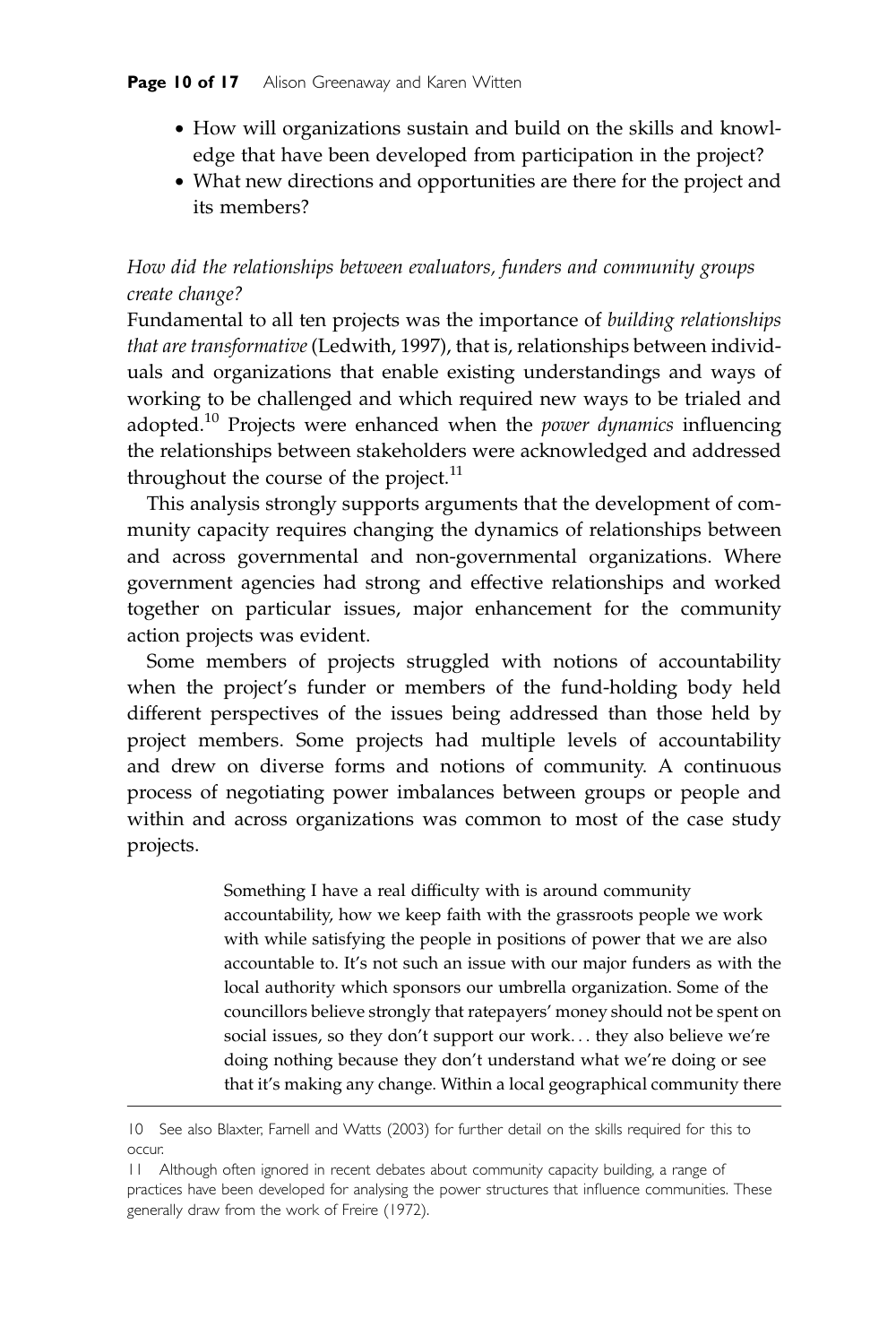are so many different communities with different cultures and subcultures, different and conflicting interests and different degrees of power (Interview – Project Coordinator).

Projects benefited where funding organizations acted as a project advocate, committed to achieving the outcomes of the project. Negotiating the funding contract and setting project objectives as part of an open process, led to realistic expectations being set for the projects. It also increased the likelihood of points of connection being found between the philosophies and practices of the community organization and the goals of the funding agency. In some instances members of community organizations rejected funding or strongly stated their terms of engagement with a project in order to ensure their vision was honoured.

Complex funding structures created complex relationships within the projects. In some cases there was a fund-holding organization that played an intermediary role between the funding agency and the project leaders. The capacity of this organization to manage the funds as well as maintain credibility with both the government agencies and the community organization was critical. Projects were greatly enhanced when there was a skilled project or contract manger in the fund-holding agency who had formed strong relationships and was able to advocate for and advise the members of the project team.

Projects were enhanced by the presence of people with knowledge of community development processes, information to share about the experiences of other projects, skills in visioning, planning, and negotiation with key stakeholders, and effective relationship-building practices. Knowledge and skill levels varied. However, there were key roles identified as important, including the evaluator or researcher, a mentor in an umbrella organization, and the funding advisor or project coordinator. Projects struggled when there was not ready access to skilled people. The presence of a skilled person in at least one of these roles enabled the transfer of knowledge between the funding organization and the project members. It also enhanced networking and collegial support of the project.

> One of the things that I've understood is that it takes an awful lot of time to get from the starting point to the strategic action plan... The first lesson is patience, trust the process, people get there in the end if the right people are involved, but there are no shortcuts (Interview – funding official).

Two common statements from various informants were – 'you have to trust the process' and 'you've got to know when the timing is right'. Almost all of the meta-analysis participants approached community action as a developmental process. However some of the funding officials acknowledged that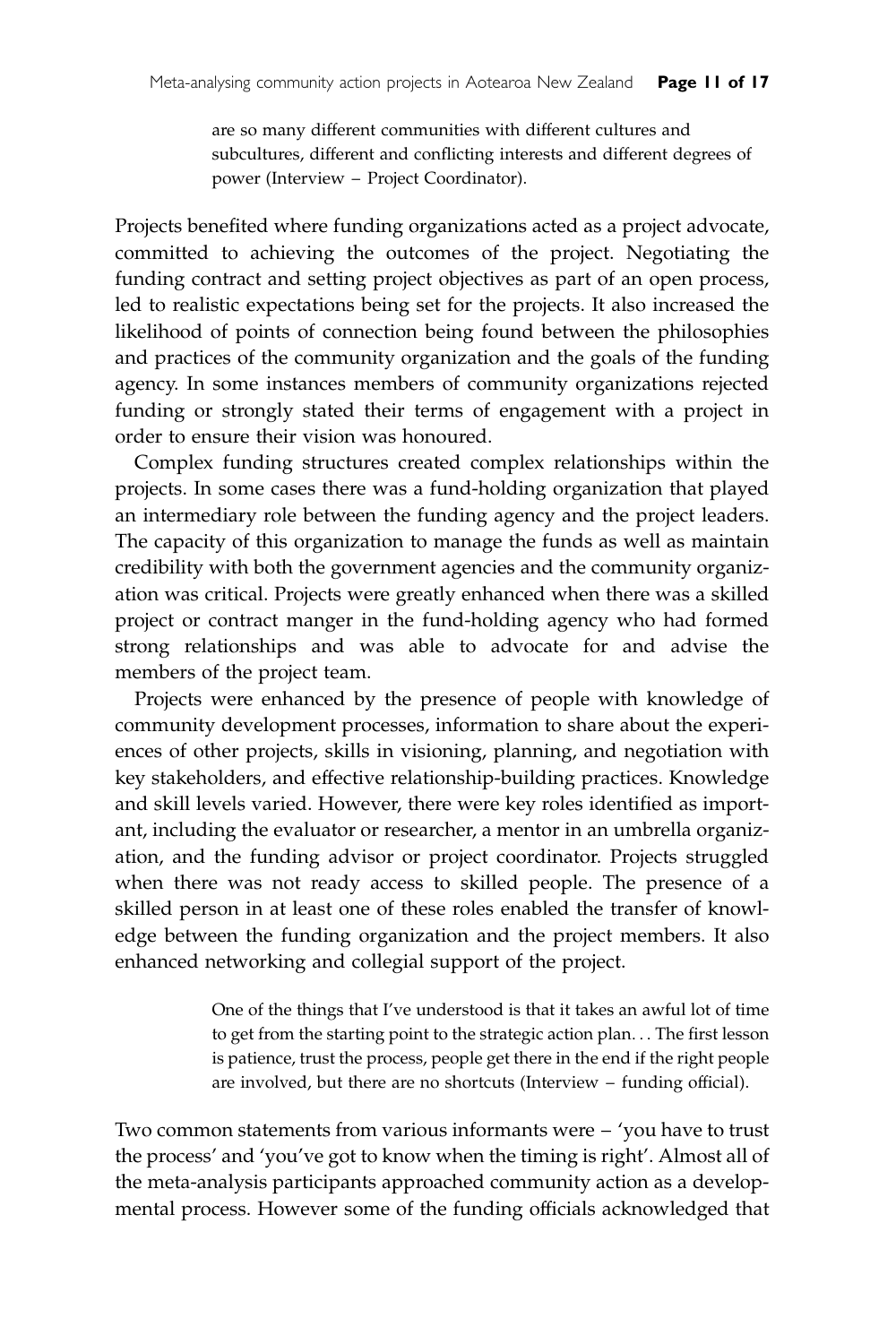this perspective often sits uncomfortably alongside their focus on outcomes tailored to the three-year political cycle.

'Trusting the process' infers a need to understand that community projects go through cycles and that significant moments or opportunities occur at a time and pace determined by the dynamics of a project. Prescribing particular actions and timeframes at the outset may not be as effective as working through a flexible though focused process.

> So what I started to understand... when you're funding community action, is you are actually purchasing a process... Community action contracts are always fairly light on content. They are just focused on process goals or process timelines (Interview – funding official).

To build and operate on a basis of trust was upheld as an ideal by numerous project stakeholders. For funding agencies this required trusting developmental processes, trusting the accountability mechanisms that community organizations had instigated, and respecting and acknowledging the skills and professionalism of community workers.

Evaluators also had to trust the process of engaging with community workers, particularly in situations where evidence-based strategies were unknown. The evaluators' role became one of supporting and evaluating the effectiveness of innovative strategies as a knowledge base accumulated.

#### What were the reflective practices utilized in the ten selected projects?

Reflective practices, where used, contributed significantly to the development of community action projects and to building knowledge in the communities and organizations involved. Reflective practice was used effectively in day-to-day problem solving, planning, gathering of information for decision-making, reviewing work already undertaken, documenting how the work is being done, and to question why certain decisions were made. Various forms of action reflection cycles were integrated into project planning. These included participatory research processes, formative evaluation, informal review discussions, and story telling.

In several community projects an action research model was used whereby problem solving incorporated the deliberate practice of moving through cycles of reflection informed by action, and action informed by reflection (Lewin, 1952). Other projects incorporated a clear research strand that helped to inform the decision-making and planning of the project (in one case this was a formative evaluation). Other projects developed distinctive cultures of reflection leading to action through less formalized means, such as regular review meetings with key people in the community to ask questions about what is working, what is not working, and why.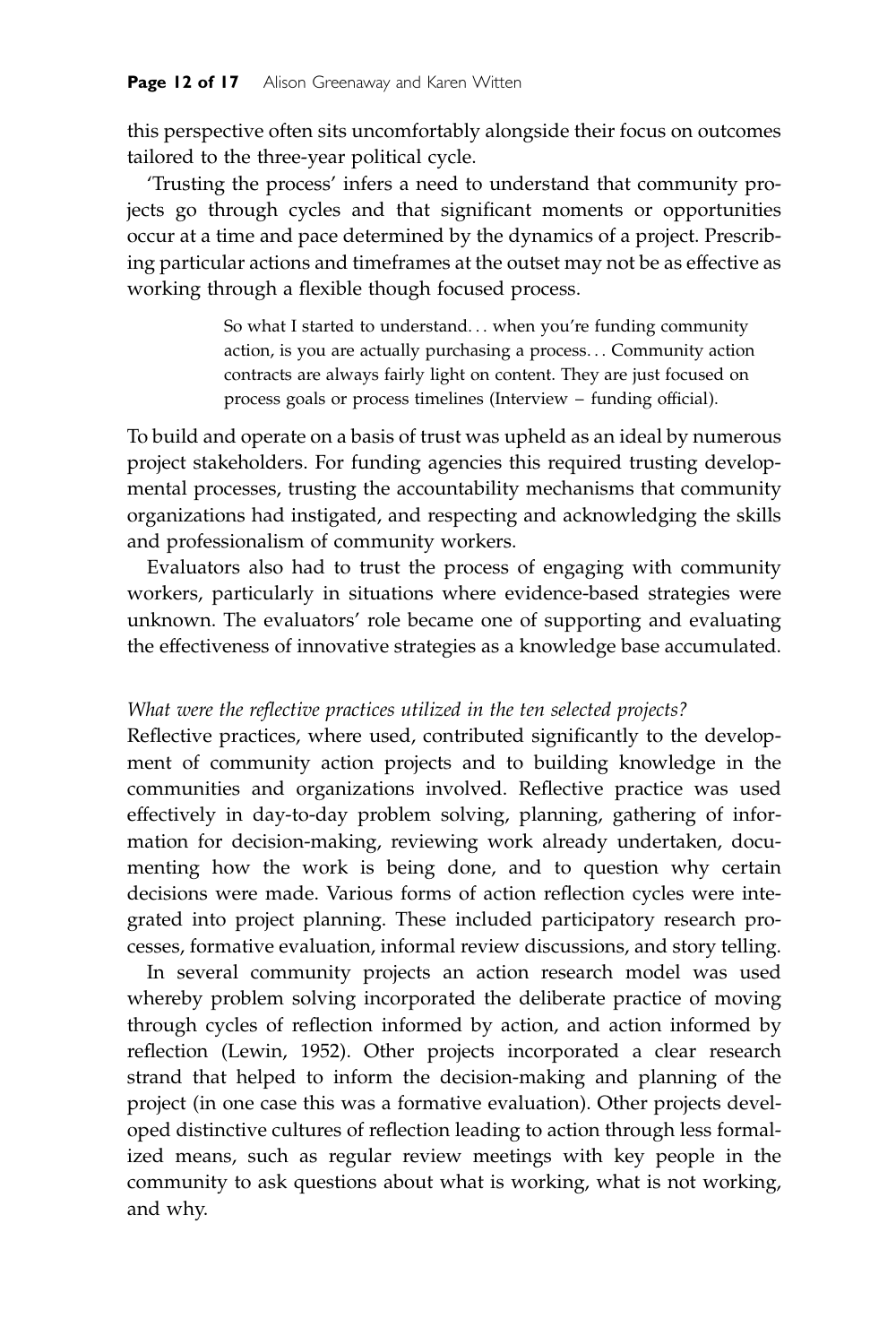For the Maori-specific projects, reflective practice was driven by a holistic worldview consistent with concepts of connection between the past, present and future. Story telling enabled spiritual, cultural, mental and physical aspects of a project to be incorporated into a reflective process. The storytelling process located project issues clearly in the context of the community and also helped to identify, prepare for, and address the impact of these issues on the community. The Maori-based projects in the study consistently reflected on dealing with the effects of colonization on a culture and people, the results of powerlessness, and general alienation from inherent cultural strengths.

When we looked across the matrix of relationships involved in the three phases of community action projects the importance of organizational learning at the institutional level was emphasized. In order to facilitate community action and community action research, government funding organizations needed to develop their own institutional capacity (knowledge and resources). There was also a need for cross-fertilization of evaluation practice and the opportunity for evaluators to discuss and critique evaluation methods, especially where they operated as sole practitioners.

## How did these reflective practices inform the actions taken in the course of the project?

The utility of reflective practices was apparent not only in the cases where it was particularly strong but in the cases where it was absent. Where reflective practice was not used, projects could lack focus, the project logic could be unclear to participants, and it became difficult for members to plan and act strategically. This lack of clarity created confusion and tension and in some cases made it difficult to communicate the vision of the project to potential stakeholders. Projects where little attention had been given to identifying measures of success struggled to build their funding base or the collaborative relationships required to take the project beyond its initial funding term.

Critical reflection enabled questions to be asked throughout the life of the project about who will benefit and who will be disadvantaged by the actions taken. It also assisted the setting of realistic goals in light of the constraints they faced and the existing opportunities. Through reflective processes the context and history of the issues projects were addressing could be understood, kept to the fore and strategically accounted for in the planning of projects.

Structured opportunities to meet and share experiences with other community action projects were highly valued. Such meetings were seen to provide support, motivation, the chance to reflect on the project by telling the project's story to others, and the opportunity to learn new strategies.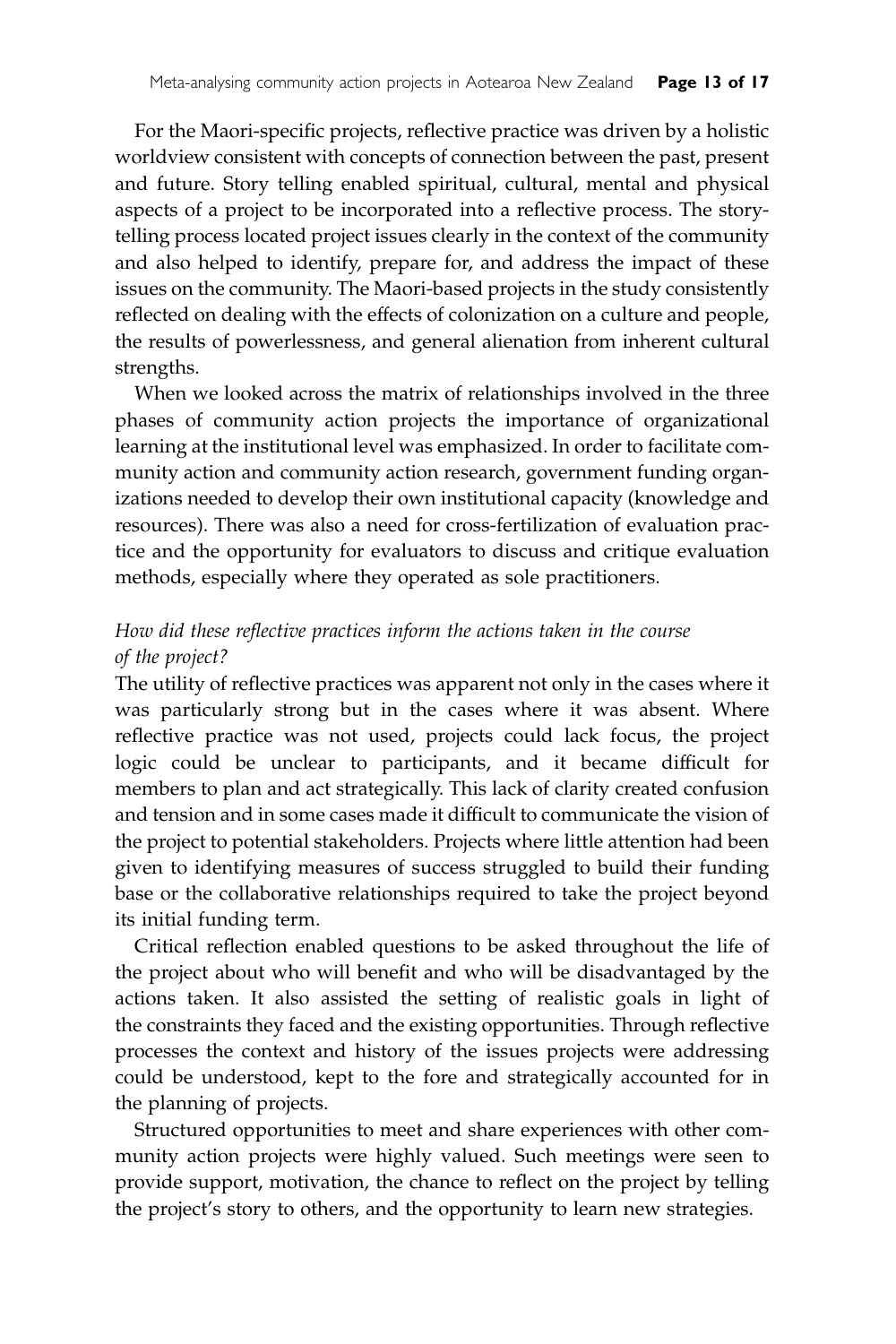# Reflections on doing a meta-analysis of community action projects

The meta-analysis was designed on the premise that it was possible to identify commonality of enhancers and barriers across community action projects. This commonality was of process and not of activities. The processes that enabled change through the community projects created a myriad of different activities, but similar outcomes (such as relationship building, participation, and increased social cohesion). Consequently, commonality of process does not mean that there are predictable paths (activities or planning) that all community projects should take.

While identifying commonalities was a key objective, we were wary of missing the cases where difference was apparent and important. We constantly questioned ourselves about where differences lay across the projects. Our gaze on difference was primarily in the area of ethnic difference. Differences between Maori-specific, Pacific-specific and mixed ethnicity projects existed more in priorities and form rather than in the type of processes that were important for creating change. For example, it was evident that clarity of purpose and a common understanding of how actions related to objectives were critical to the success of all projects. As the Maori projects in the meta-analysis gained strength it was apparent that practices increasingly drew on the local context, experiences, cultural values and *tikanga*<sup>12</sup> in order to reinforce identity and provide a strong and consistent sense of purpose.

# Conclusion

The meta-analysis of community action projects revealed overarching principles and practices critical to the development of effective community action projects. The achievement of specific social and environmental change objectives through community action required power dynamics between stakeholders to be recognized and relationships between individuals, groups and organizations to be transformed.

Transformation involved creating structures for collaborative action and learning, along with power sharing and fostering of developmental practices. These structures and practices created the conditions within which change could occur. Critical reflection was necessary to achieve clarity in the project's purpose, and for the logic of actions with respect to objectives to be clear to participants. This practice also enabled the history, social and political context of issues to be addressed and factored into the design of projects.

<sup>12</sup> Tikanga are Maori customs and traditions.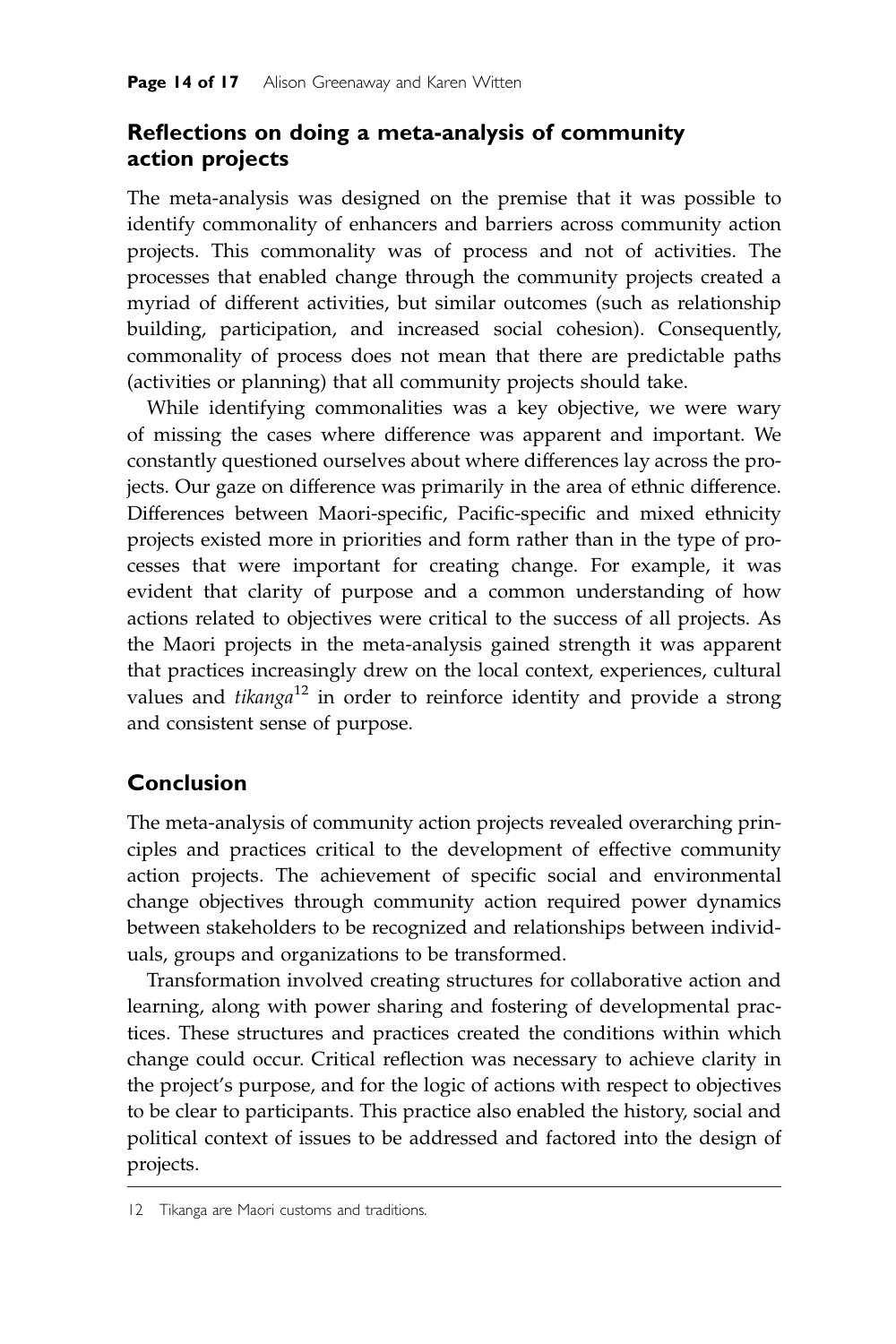The meta-analysis method proved to be a useful tool for elevating our analysis of community action projects beyond the case study level to reveal insights not only about the project themselves but common factors that enhance or inhibit community action projects at the various levels of funding, evaluation and coordination.

### Acknowledgements

We would like to thank the representatives of the ten community projects who contributed their time so generously to the project. We are also grateful for the support and advice of Kim Conway, Sharon Milne, Wendy Henwood and Lanuola Asiasiga at SHORE and Whariki; Will Allen and colleagues at Landcare Research; and Cynthia Maling and Adrian Portis at the Ministry of Health.

We would also like to acknowledge the involvement of the Ministries of Health, Pacific Island Affairs, and Social Development; Te Puni Kōkiri; and the Departments of Conservation, Internal Affairs, and Child, Youth and Families, as members of the Interdepartmental Reference Group involved in the setting up of the meta-analysis project. The research on which the paper is based was funded by the Cross Departmental Research Pool and administered by the Ministry of Health, New Zealand.

Alison Greenaway and Karen Witten work at the Centre for Social and Health Outcomes Research and Evaluation, Massey University, Auckland, Aotearoa/New Zealand.

Address for correspondence: Karen Witten, Centre for Social and Health Outcomes Research and Evaluation (SHORE), Massey University, PO Box 6137, Wellesley Street, Auckland, New Zealand; email: k.witten@massey.ac.nz

## References

- Allen, W., Kilvington, M. and Horn, C. (2002) Using participatory and learning-based approaches for environmental management to help achieve constructive behaviour change (Landcare Research Contract Report LC0102/057 Prepared for Ministry for the Environment), May, Landcare, Lincoln.
- Blaxter, L., Farnell, R. and Watts, J. (2003) Difference, ambiguity and the potential for learning – local communities working in partnership with local government, Community Development Journal, 38, 130-139.
- Cabinet Office (2000) Stronger Communities Action Fund, Cabinet Paper EXG (00)118. November, Department of the Prime Minister and Cabinet, Wellington, New Zealand.
- Casswell, S. (2001) Community capacity building and social policy what can be achieved? Social Policy Journal of New Zealand, 17, 22-35.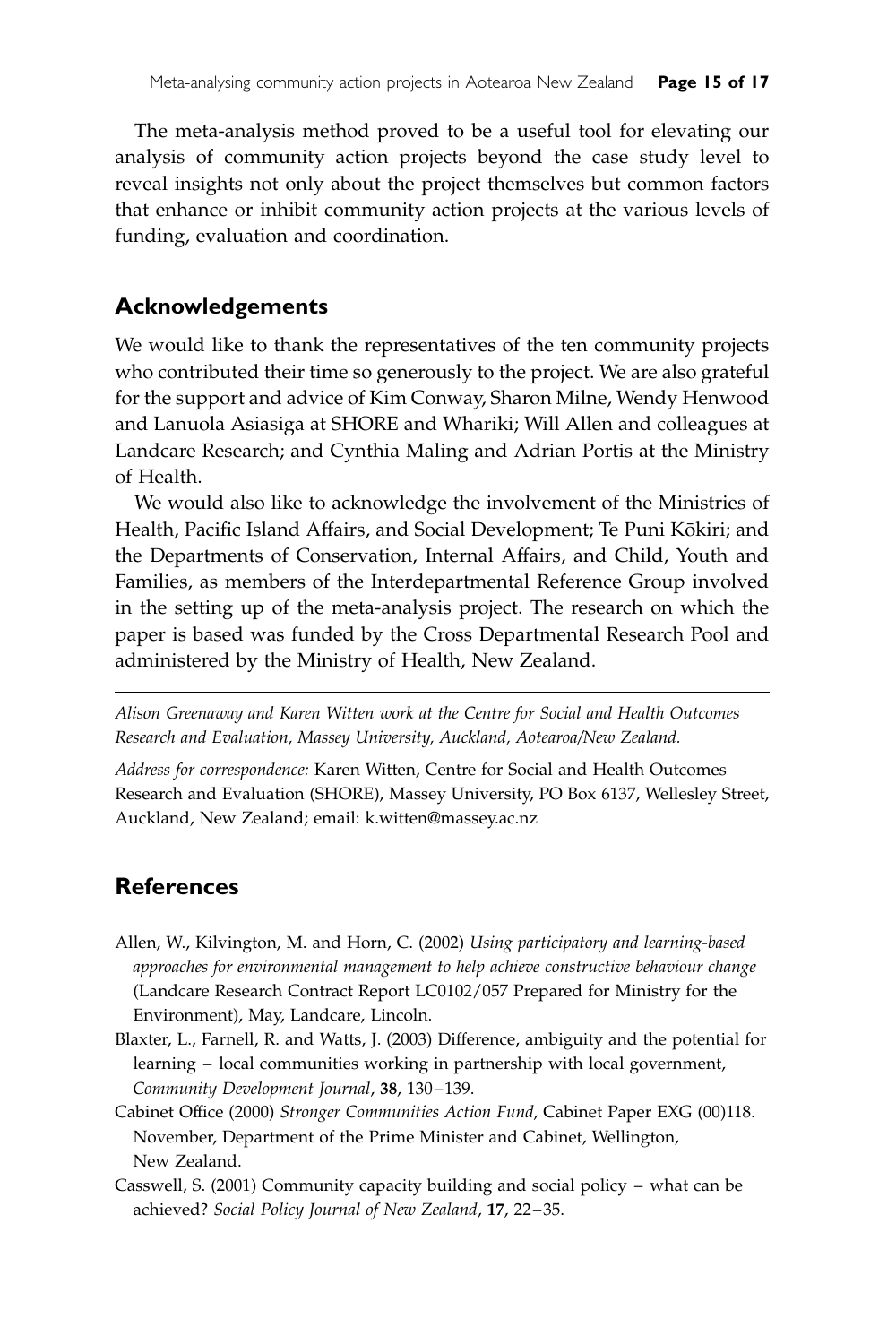- Casswell, S. and Stewart, L. (1989) A community action project on alcohol: community organization and its evaluation, Community Health Studies, 13, 39 –48.
- Cochrane Collaboration (2003) Structure of a Cochrane Review, Cochrane Collaboration, 18 March 2004, available at http://www.cochrane.org/reviews/revstruc.htm
- Conway, K., Tunks, M., Henwood, W. and Casswell, S. (2000) Te Whanau Cadillac A Waka for Change, Health Education and Behaviour, 27, 339 –350.
- Department of Internal Affairs (2002) A Framework for Developing Sustainable Communities, Department of Internal Affairs, Wellington, New Zealand, available at http://www.dia.govt.nz
- Florax, R., de Groot, H. and de Mooij, R. (2002) Meta-Analysis: A Tool for Upgrading Inputs of Macroeconomic Policy Models, Tinbergen Institute Discussion Paper TI 2002- 041/3, Tinbergen Institute, Amsterdam, available at http://www.tinbergen.nl
- Friere, P. (1972) Pedagogy of the Oppressed, Penguin, Harmondsworth.
- Greenaway, A., Milne, S., Henwood, W., Asiasiga, L. and Witten, K. (2003a) A Meta Analysis of Community Action Projects, Vol. I, Centre for Social and Health Outcomes Research and Evaluation (SHORE), Massey University, Auckland, available at http://www.shore.ac.nz/projects/projects\_9.htm
- Greenaway, A., Milne, S., Henwood, W., Asiasiga, L. and Witten, K. (2003b) A Meta Analysis of Community Action Projects, Vol. II, Centre for Social and Health Outcomes Research and Evaluation (SHORE), Massey University, Auckland, available at http://www.shore.ac.nz/projects/projects\_9.htm
- Holder, H. D. (2000) Community prevention of alcohol problems, Addictive Behaviors, 25, 843 –859.
- Hunter, J. and Schmidt, F. (1990) Methods of integrating findings across studies, in Methods of Meta-Analysis: Correcting Error and Bias in Research Findings, Sage, Newbury Park, pp. 468-489.
- Labonte, R. (1990) Empowerment: notes on professional and community dimensions, Canadian Review of Social Policy, 26, 64-75.
- Laverack, G. (2001) An identification and interpretation of organizational aspects of community improvement, Community Development Journal, 36, 40-52.
- Ledwith, M. (1997) Participating in Transformation: Towards a Working Model of Community Empowerment, Ventura Press, Birmingham.
- Lewin, K. (1952) Field Theory in Social Science: Selected Theoretical Papers, edited by Dorwin Cartwright Tavistock, London.
- McCreanor, T., Moewaka Barnes, H. and Mathews, T. (1998) Limited Impact Evaluation for the Waikato Rural Drink Drive Project, Alcohol & Public Health Research Unit, Auckland.
- Ministry of Health (2003) Community Project Indicators Framework (CPIF) Its Use in Community Projects (Working draft), Ministry of Health, Wellington, New Zealand.
- Moewaka Barnes, H. (2000) Collaboration in community action: A successful partnership between indigenous communities and researchers, Health Promotion International, 15, 17 –25.
- Nijkamp, P. and Pepping, G. (1998) A meta-analytic evaluation of sustainable city initiatives, Urban Studies, 35, 1481 –1501.